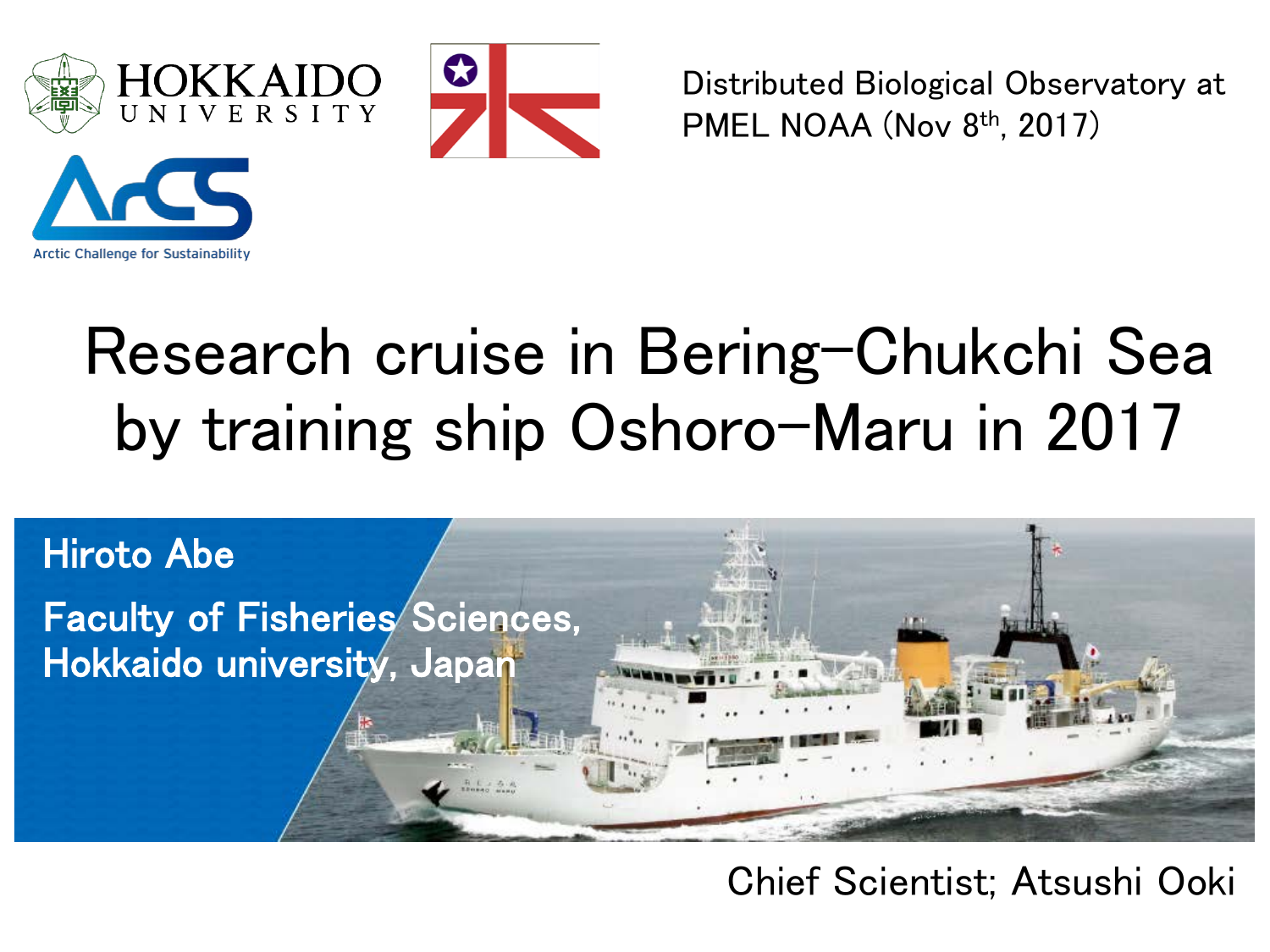### Research cruise by T/S Oshoro-Maru in 2017 carried out various surveys on oceanography and ecosystem.<br>Leg  $3$  (July  $6 - 14$ , 2017)

- The observation items;
	- ・CTD and ADCP
		- (Acoustic Doppler Current Profiler)
	- ・biological and chemical analyses of water
- ・bio-optical measurements for satellite oceanography
	- ・plankton collection
	- ・sediment sampling
	- ・fish larvae collection
	- ・sea bird and mammal sighting surveys



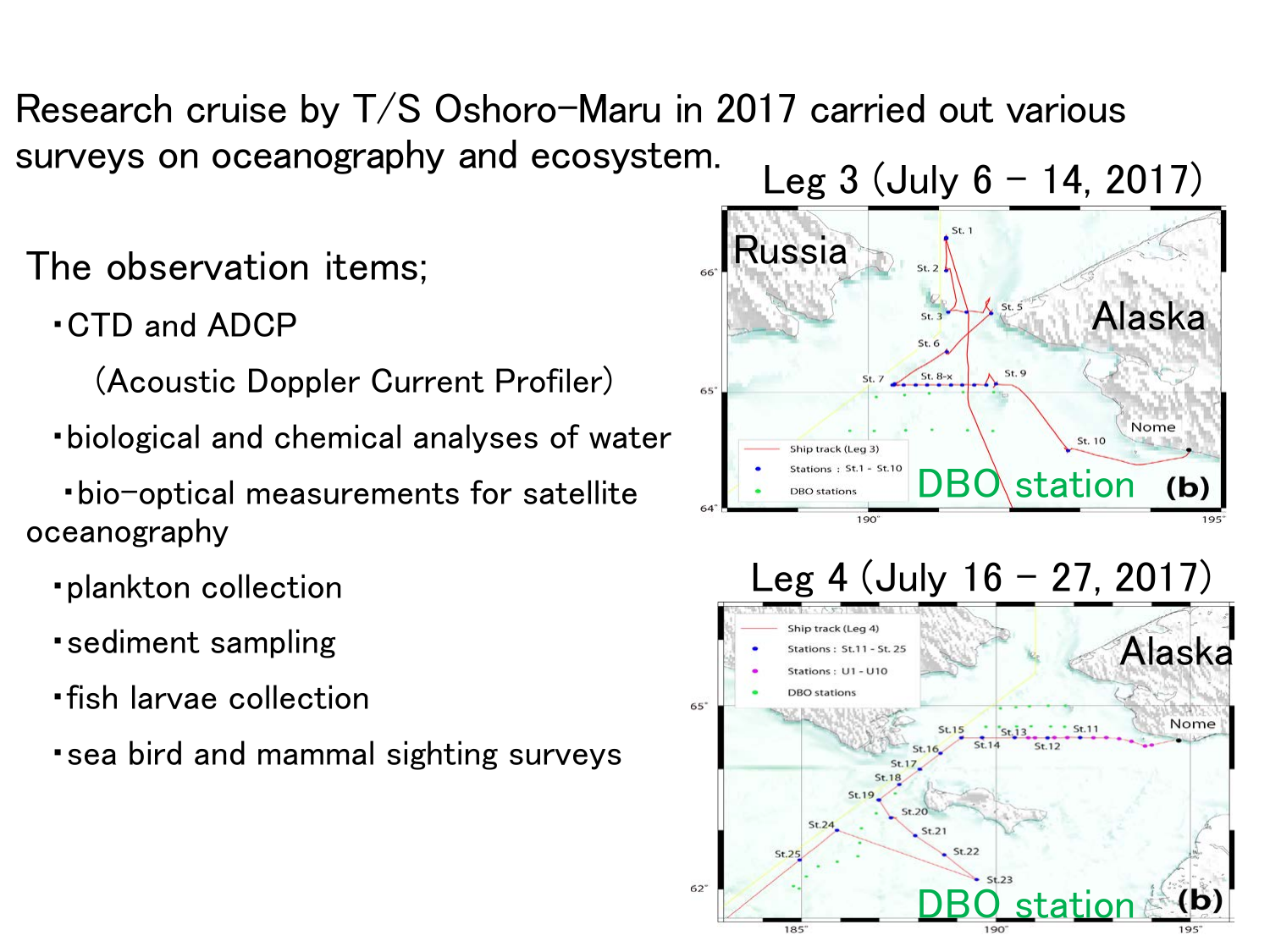Two mooring systems, which were deployed in 2016 summer, were recovered by T/S Oshoro-Maru in 2017 summer.



## Samples/data Collected

- ・Sinking particles collected at ~25 m depth
- Turbidity and chlorophyll a concentration data at <sup>~</sup>3 m a.b. the bottom
- ・Current speed and direction between ~5 m and ~50 m depth

DBO station (b) (66° 16N, 168° 54W) and (65° 03N, 169° 38W) (65°03N, 169°38W)

Bottom depth is 50 m.

Same mooring systems were re-deployed at the same places for 2018 recovery.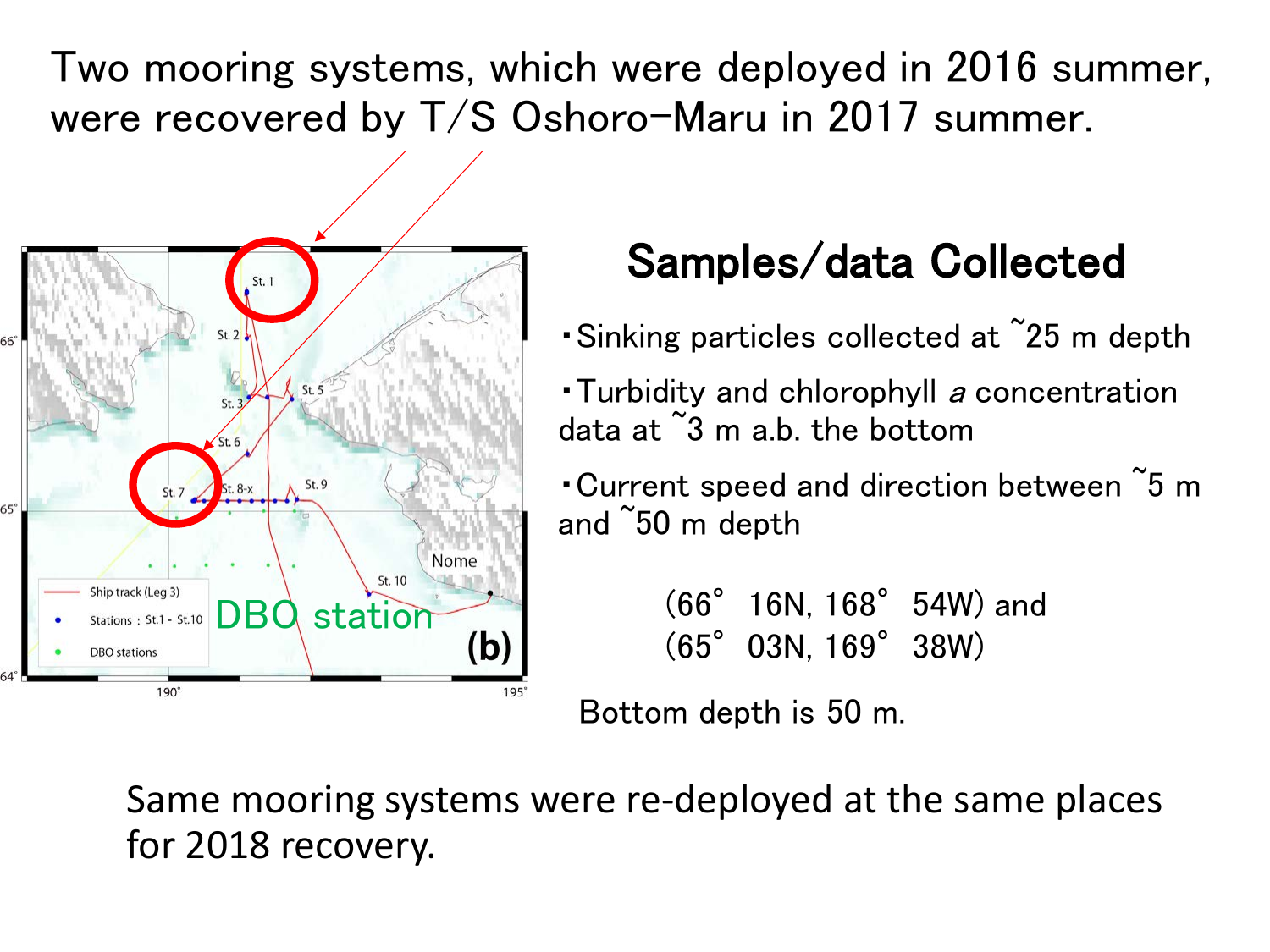We aim at quantifying processes of vertical and/or horizontal transportation of particulate organic carbon (POC) and nitrogen (PON) in the Bering strait area.



Sinking particles collected at <sup>25</sup> m depth



tj φ16SUSシャックル